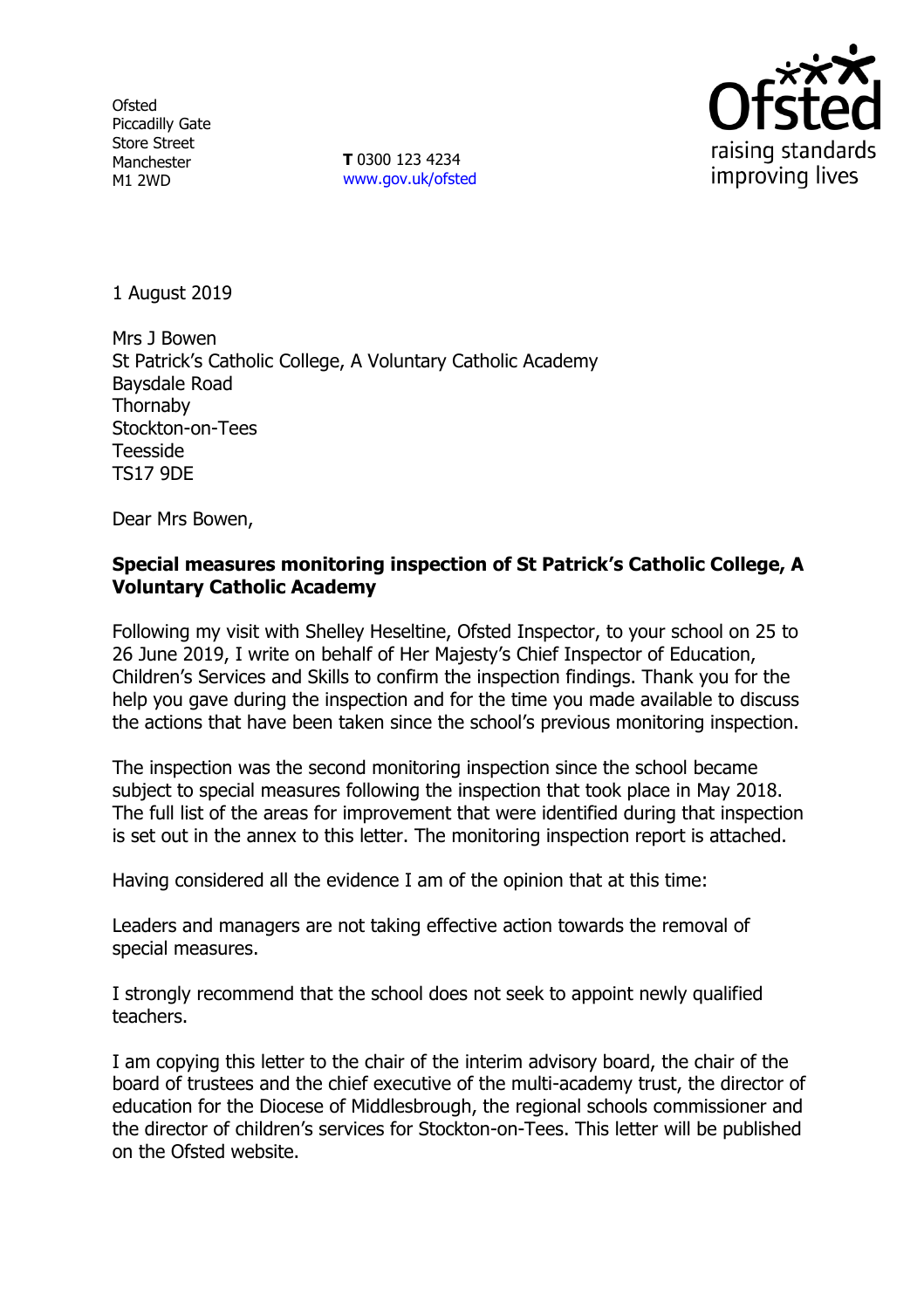

Yours sincerely

Malcolm Kirtley

# **Her Majesty's Inspector**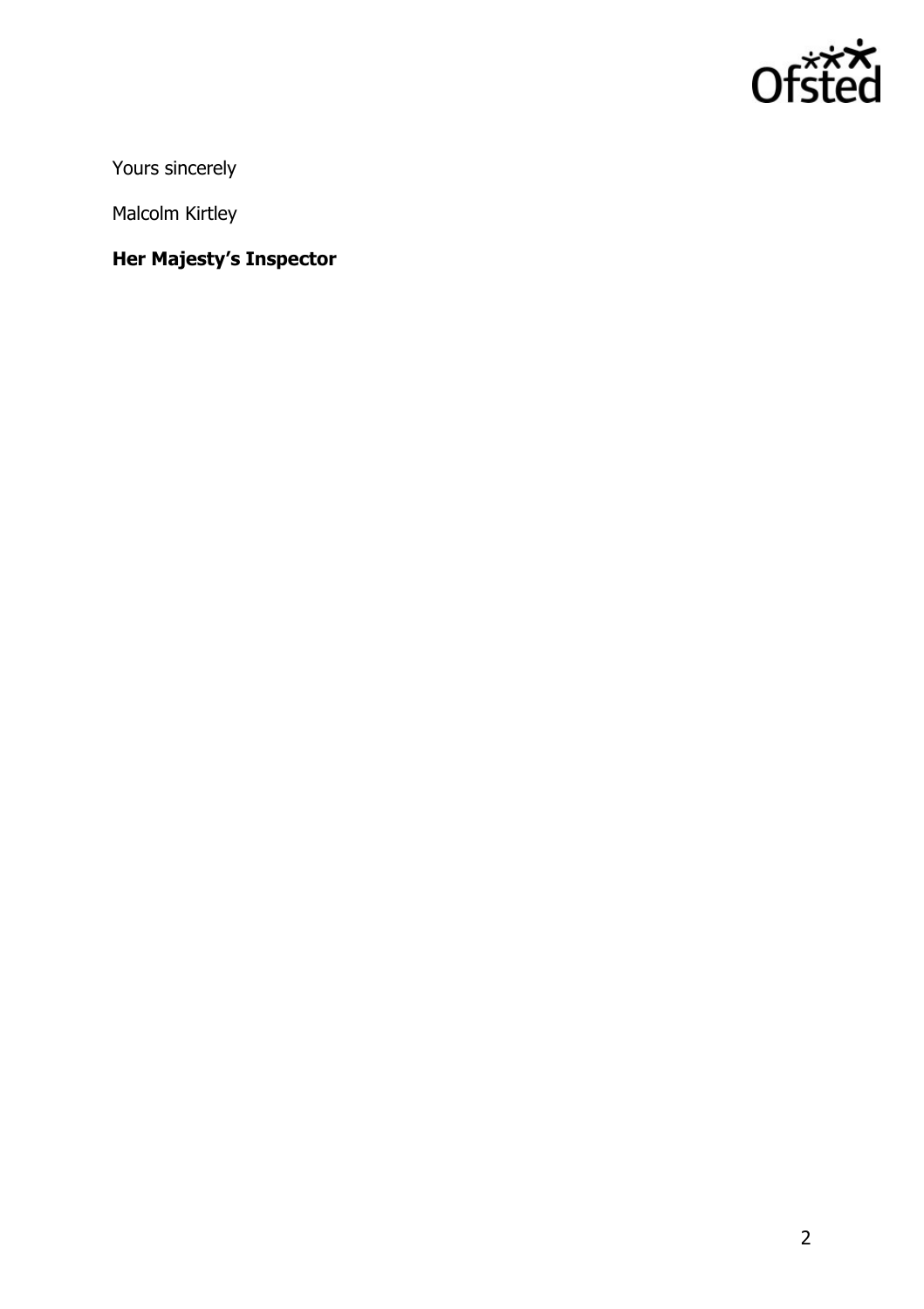

## **Annex**

## **The areas for improvement identified during the inspection that took place in May 2018.**

- Urgently act to develop a culture of safeguarding in the school by:
	- improving pupils' behaviour, particularly when they are between lessons and during breaktimes and lunchtimes
	- ensuring that all pupils, and especially disadvantaged pupils and those with special educational needs and/or disabilities (SEND), attend school and sustain high rates of attendance.
- Improve the quality of teaching, learning and assessment so that pupils make swift progress and outcomes improve by:
	- $-$  ensuring that all teachers provide pupils with work which builds on their existing knowledge, skills and understanding in order to deepen their thinking
	- $-$  ensuring that teachers make use of accurate assessment to plan engaging and challenging activities for pupils, particularly for the most able and disadvantaged pupils
	- making sure that teachers apply the school's assessment policy consistently to provide timely guidance for pupils so that they are aware of their next steps.
- Urgently improve the effectiveness of leadership and management, including governance, so that all pupils make good progress by ensuring that:
	- leaders evaluate the impact of their actions effectively in order to accurately identify priorities for further improvement
	- improvement plans identify clear and precise actions, including measurable criteria for success, along with meaningful and manageable timelines
	- all teachers receive the appropriate professional development to develop their skills in the effective use of information about pupils' prior attainment so that they can plan learning to match pupils' different abilities
	- additional funding, such as pupil premium, Year 7 catch-up, and the funding to support pupils with SEND, is used effectively and that the impact of this funding on the outcomes of pupils is monitored rigorously by leaders and governors
	- governors hold school leaders to account through monitoring and checking processes which measure impact as well as actions.

An external review of governance should be undertaken in order to assess how this aspect of leadership and management may be improved.

An external review of the school's use of the pupil premium funding should be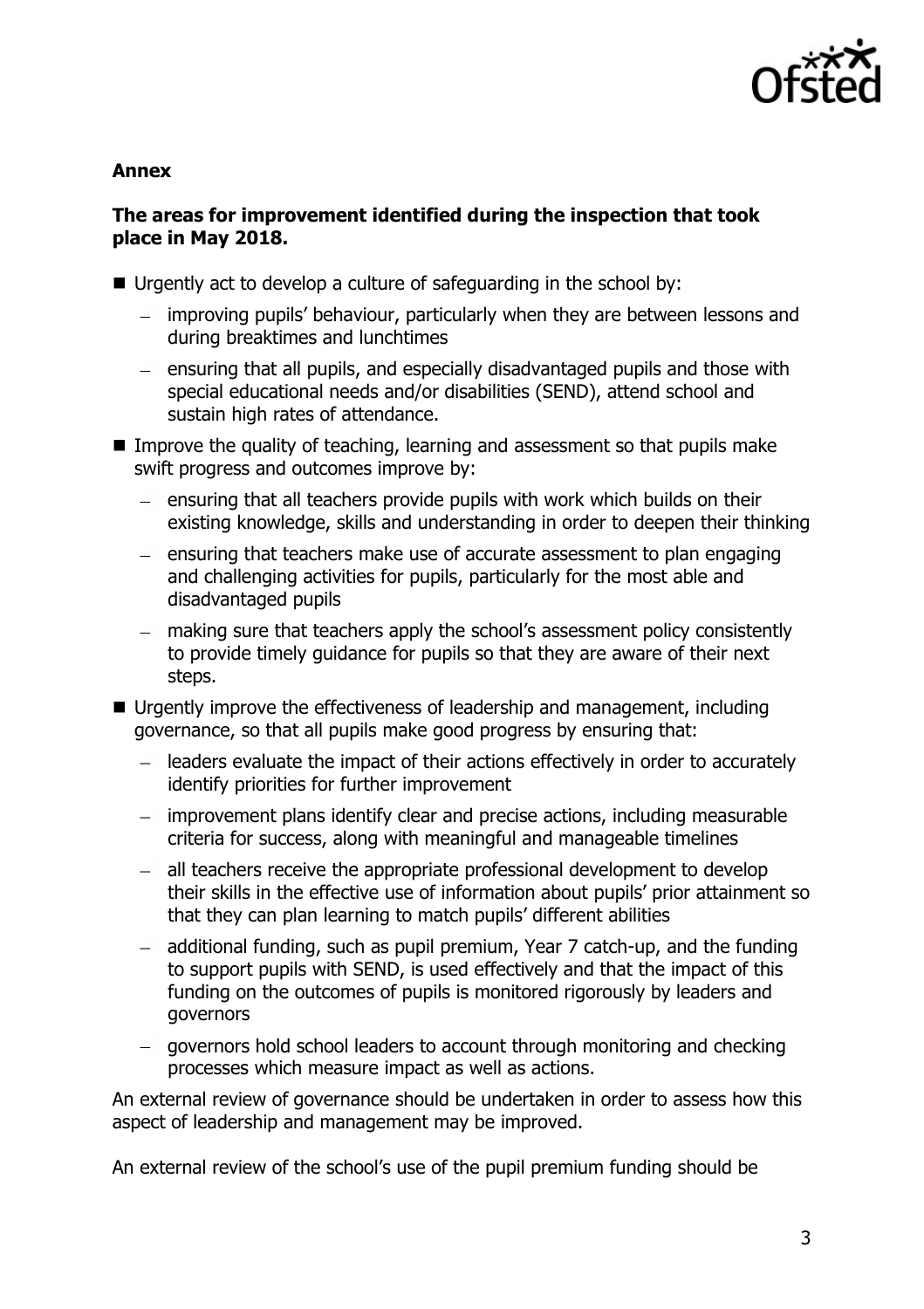

undertaken in order to assess how this aspect of leadership and management may be improved.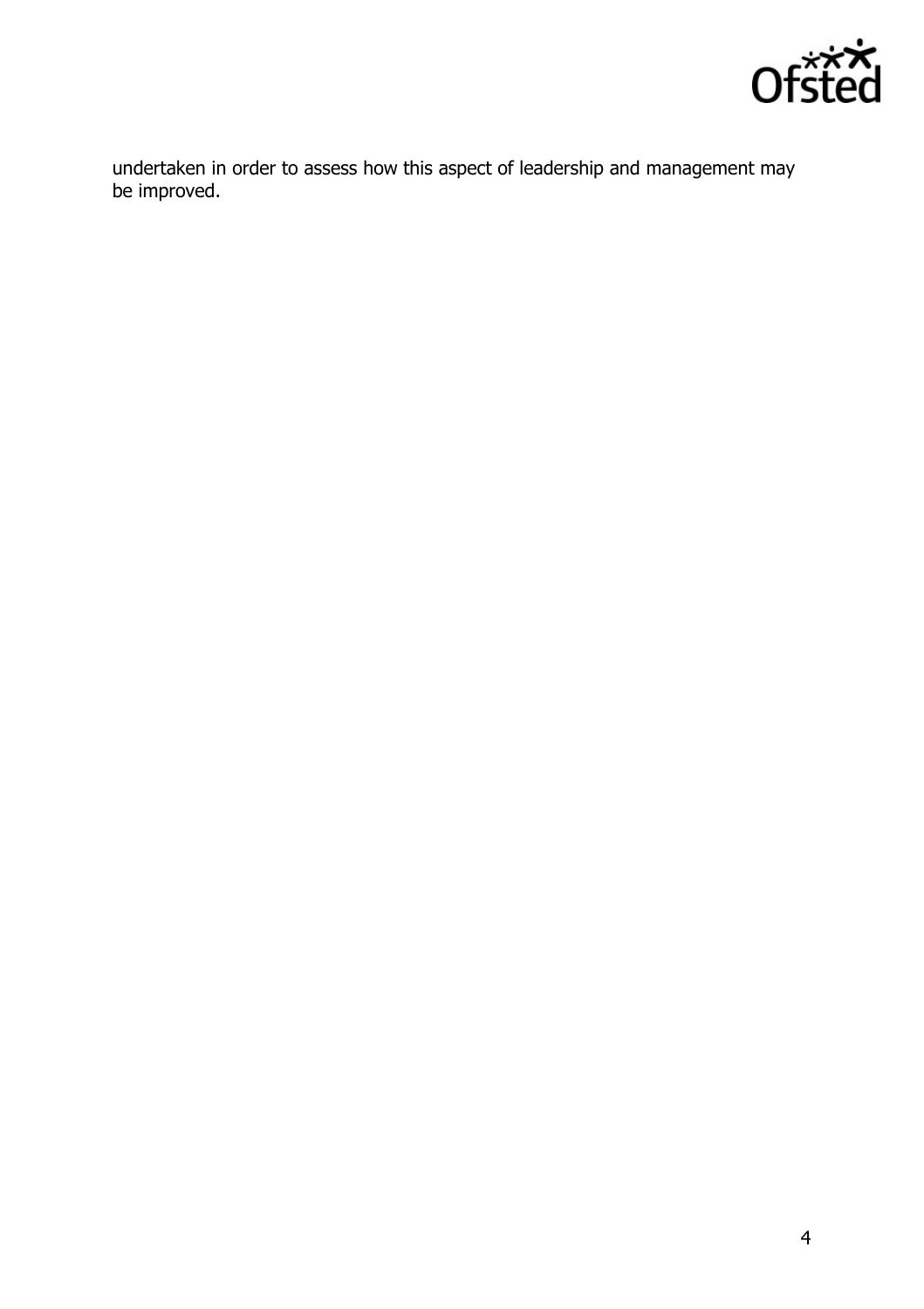

## **Report on the second monitoring inspection on 25 June 2019 to 26 June 2019**

## **Evidence**

Inspectors observed the school's work, scrutinised documents and met with the headteacher, deputy headteacher, senior leaders and middle leaders. Inspectors talked with subject leaders about their improvement activities. Inspectors also talked to groups of pupils in meetings and around the school site. Inspectors met four members of the interim advisory board, including the vice-chair. Inspectors talked to the chief executive officer of the Nicholas Postgate Catholic Academy Trust. In addition, inspectors met the consultant headteacher who was commissioned by the trust to support and monitor improvement. Inspectors scrutinised current behaviour and attendance information and explored safeguarding practices. Inspectors also discussed the school's progress in meeting targets in its development plan. Inspectors scrutinised the quality of pupils' work in books in a range of subjects.

## **Context**

Since the January 2019 monitoring inspection, the acting deputy headteacher has been permanently appointed to his post. In addition, a senior leader has recently taken up responsibility for teaching and learning. The trust has recently appointed a trust standards leader and subject directors for English and mathematics. These colleagues will be taking up their roles in readiness for September 2019.

Leaders have appointed a number of temporary teachers and supply teachers to fill gaps in teaching capacity in a number of subjects, including mathematics.

## **The effectiveness of leadership and management**

Leaders continue to act with moral purpose and a commitment to the school and the wider community. Since the previous monitoring inspection, leaders have continued to secure improvement in pupils' behaviour. The school environment is becoming more purposeful and productive. Leaders are developing better systems to check and track school improvement, and the capacity of senior leadership is continuing to develop. However, leaders' actions to secure improvement in the quality of teaching, learning and assessment have not been rapid enough. In some cases, their actions have been hampered by staff absence and a reliance on temporary staffing.

In the first two terms, leaders commissioned an external consultant to provide training for teachers on areas such as lesson planning and curriculum development. Subject leaders reviewed their curriculum plans and teachers began to pay more attention to the prior ability of pupils in their classes. Although teachers benefited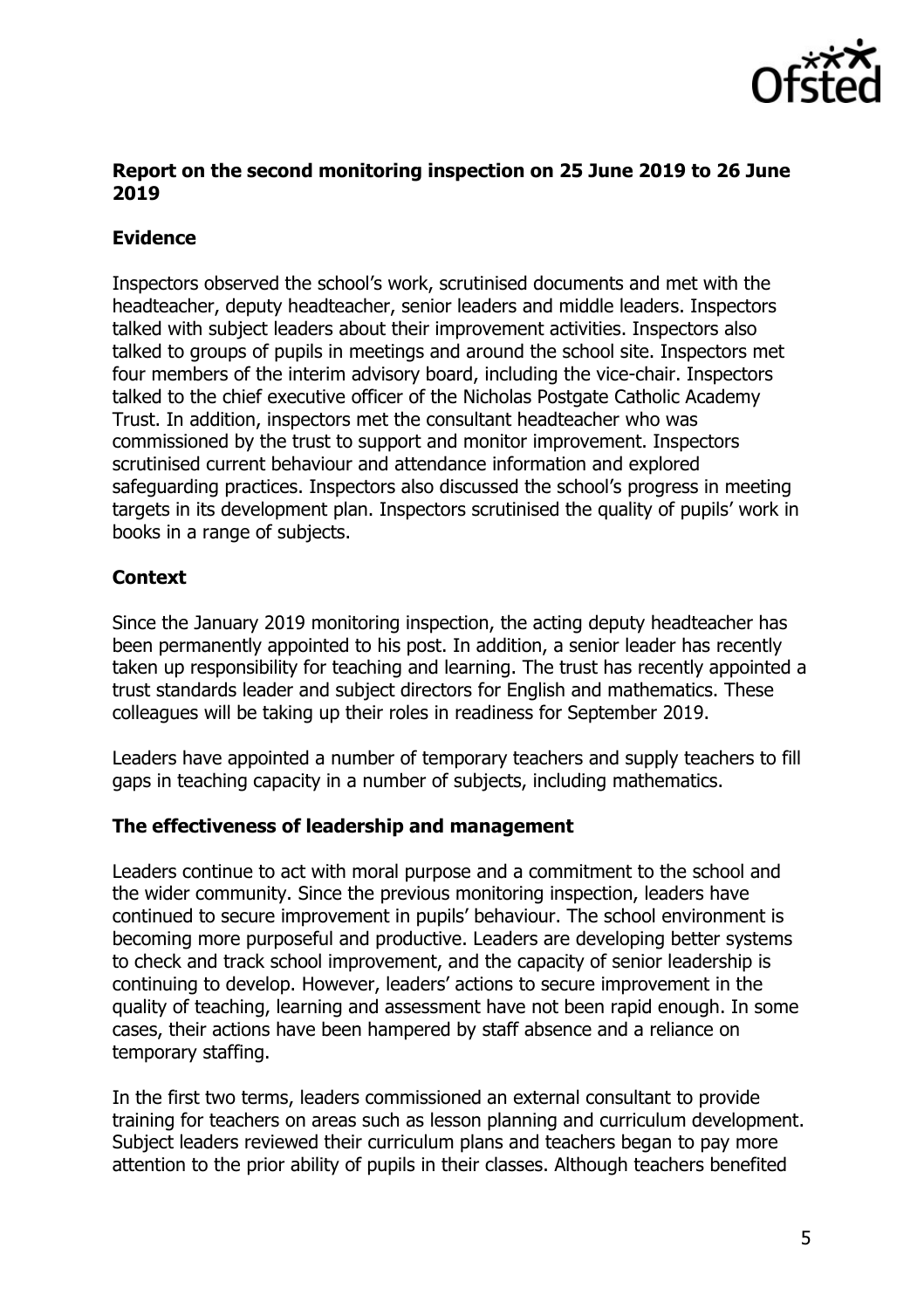

from this training, the school has not had structures in place to drive through teaching improvements with the necessary urgency.

In the early part of the summer term, leaders appointed a senior leader to lead developments in teaching and learning. He has worked in partnership with a local outstanding school to develop expertise. In a short space of time, new frameworks for teaching have been introduced. This is beginning to provide staff with strategies to help pupils to recall knowledge and skills in their subjects. New assessment practices are also being introduced. However, a year on from the previous section 5 inspection, these initiatives remain at too early a stage of development and the pace of change has not been rapid enough. As a result, pupils' progress remains far too variable.

Subject leaders have had opportunities to work with subject networks and colleagues from other schools to develop their expertise. In subjects such as English, there is evidence of a more convincing rationale to support curriculum development. Leaders have also reviewed support for pupils with SEND. Pupils value the supportive environment on offer. However, their support plans do not show, with sufficient clarity, how their needs will be addressed in specific subject areas.

Leaders have addressed other areas for improvement from the May 2018 inspection more effectively. Actions to track the progress and attendance of disadvantaged pupils are more focused. There are signs that disadvantaged pupils are making better progress and that their attendance is improving. The pastoral team are becoming better trained in providing support through counselling and early help. More concerted actions are being taken to capture pupils' views on behaviour and teaching.

The interim advisory board continues to meet on a monthly basis to check progress. The board has recruited a parental representative, who is providing much needed parental perspective on the change process. A parents' forum has been established to heighten parental awareness of initiatives to improve attendance and teaching. Minutes from the interim advisory board show that they are providing greater support and challenge to leaders. For example, board minutes show them rightly commending staff for the introduction of the Duke of Edinburgh's Award, but also questioning why wider enrichment activities have not been established. The board are using their expertise to track the effect of pupil premium funding with greater focus.

The chief executive officer of the trust has continued to invest substantial resources into the school. This investment has bolstered actions to improve attendance and to support behaviour. A series of appointments have recently been made to improve teaching, learning and assessment across the trust. These appointments include a new trust standards leader and subject directors for English and mathematics. It is not possible to assess the impact of these appointments as at the time of the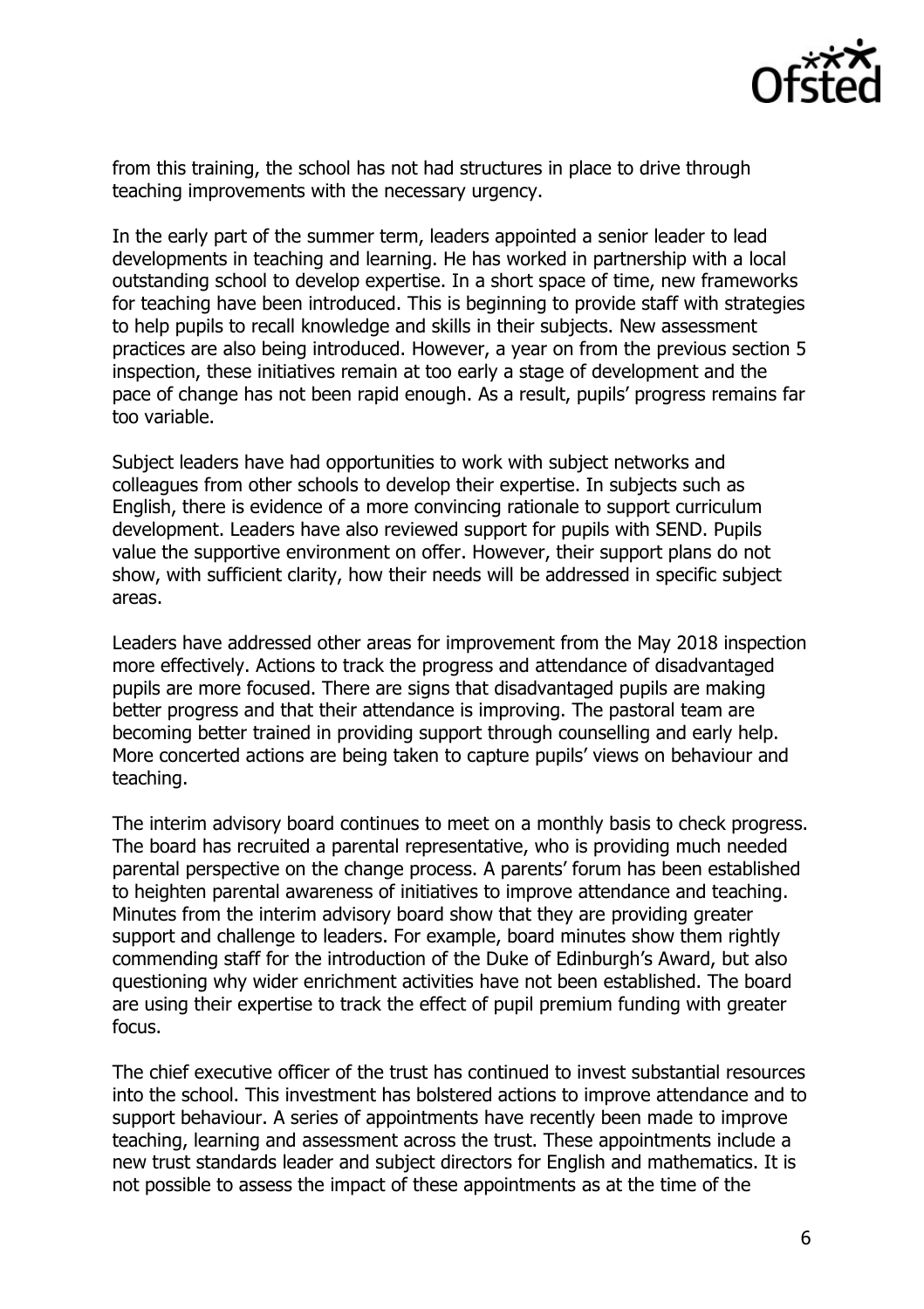

inspection they had not taken up their roles.

## **Quality of teaching, learning and assessment**

Actions to improve the quality of teaching, learning and assessment have not been introduced with the urgency outlined in the section 5 inspection report of May 2018. Leaders' aspirations to improve the quality of teaching have been undermined by staffing absences and an over-reliance on temporary staffing. Despite increased training, subject leaders have an overgenerous view of the quality of teaching and learning. Teachers are more aware of the prior knowledge and abilities of pupils in their classrooms, but learning is not consistently pitched to match pupils' abilities.

The recent appointment of a leader with responsibility for teaching and learning is building internal capacity and momentum for improvement. He has raised the profile of new teaching initiatives with staff and is securing greater consistency in the introduction of new approaches to planning and assessment. Pupils are also showing an appreciation of these new developments, with a greater focus on retaining key knowledge and skills. There is a clear rationale behind these developments, but pupils have not had sufficient opportunity to benefit from these new practices.

In subjects such as science and history, there is evidence that these strategies are beginning to improve the quality of work in pupils' books. Pupils are taking increasing pride in the presentation of their work. However, marked variation remains between subjects, with much weaker practice evident in mathematics. Learning routines are improving, although there are still too many occasions where learning is undermined by a lack of attention, particularly where pupils are taught by temporary teachers.

#### **Personal development, behaviour and welfare**

Since the previous monitoring inspection, leaders have continued to secure a reduction in the number of fixed-term exclusions. In addition, there have been fewer incidents of pupils removed from classrooms to the school's behaviour support unit. Senior leaders and pastoral leaders continue to provide a strong presence at breaktimes, lunchtimes and transitions between lessons. Pupils were seen lining up at the start of morning and afternoon sessions in orderly ways.

There has been a reduction in the number of incidents where poor behaviour has resulted in pupils being injured, although this remains too high. In discussions, pupils commented on improving behaviour, although they felt that this varied across subjects. They felt that behaviour was much weaker in lessons where staffing was less consistent. Pupils' perceptions of behaviour also varied across year groups. Leaders are aware of this, and are putting tailored provision in place to support pupils who display more challenging behaviour. A number of pupils taking part in alternative provision, including a sports-based programme, talked positively about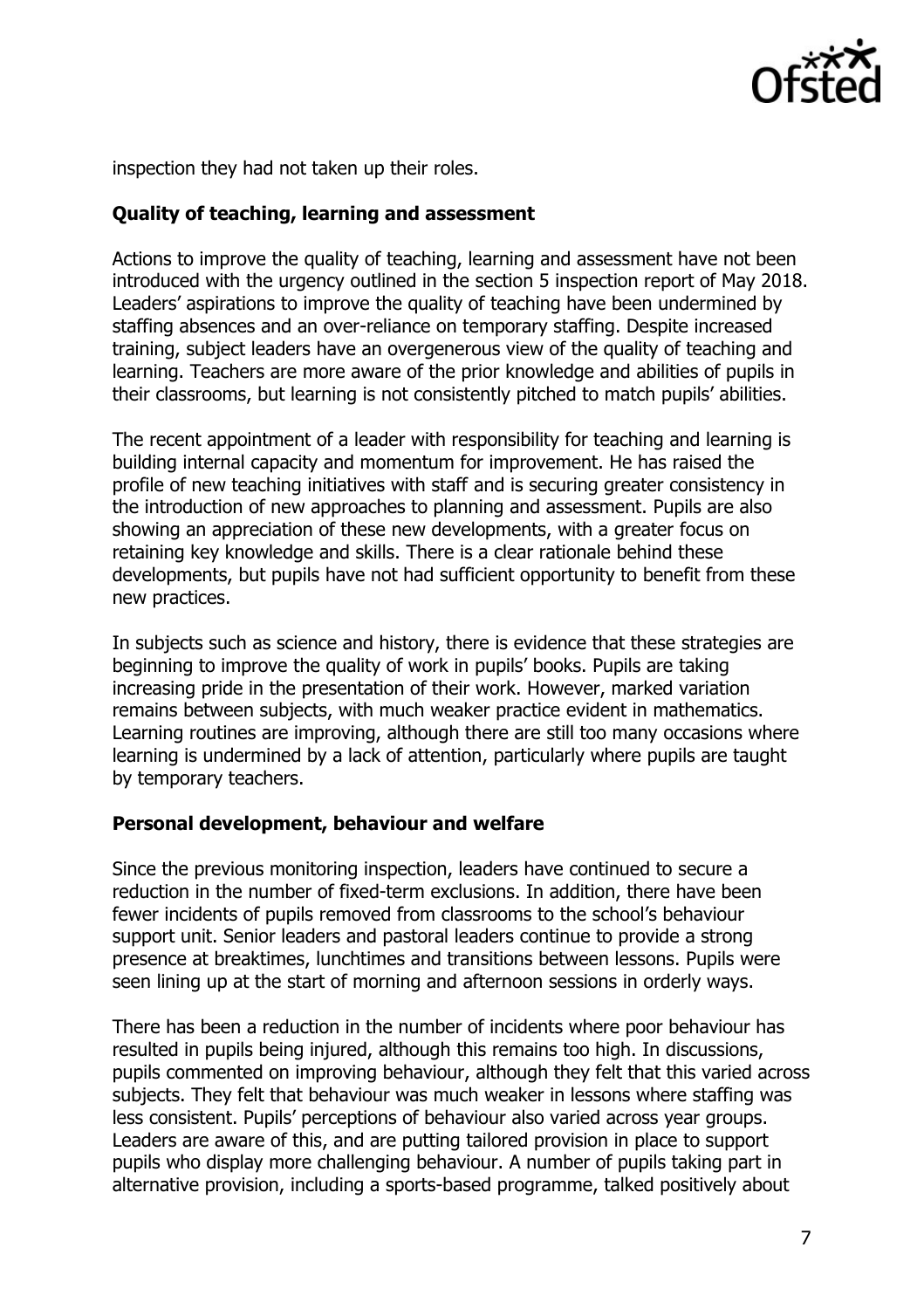

how these initiatives were helping them to engage more productively with school life.

Senior leaders have built the capacity of the pastoral team. All pastoral leaders have received training in early help. They are supporting pupils at an earlier stage to manage issues before they escalate. In addition, leaders are exploring new approaches to counselling to better meet pupils' social and emotional needs. Leaders are combining individual support for pupils with higher needs alongside group support for issues such as coping with examination stress.

The attendance team has continued to invest considerable time and energy in supporting pupils and families to improve attendance. The team has made over 300 home visits and held a similar number of one-to-one discussions with pupils. Leaders are combining support for pupils and families with the use of sanctions when necessary. Leaders efforts have had success in improving attendance for disadvantaged pupils and achieving a slight improvement in girls' attendance. Rates of persistent absence have also declined since the previous monitoring inspection. Pupils in Year 7, less affected by a legacy of lower expectations, have attendance rates above those seen nationally. However, these successes have been tempered by a fall in boys' attendance and in the attendance of pupils with SEND. Overall rates of attendance remain in line with those seen last year.

## **Outcomes for pupils**

The school's own information on pupils' progress and attainment shows that outcomes are not improving rapidly enough. At key stage 3, pupils' attainment in mathematics is significantly lower than it is in English. The school's most recent information for Year 11 pupils points to pupils making slightly weaker progress than the previous year. A smaller proportion are on track to achieve grade 5 and above in English and mathematics. In contrast, there are signs that disadvantaged pupils are beginning to make better progress.

Work in books shows that pupils are taking more pride in their presentation. The recently introduced strategies to help pupils to recall knowledge and skills are beginning to enhance pupils' knowledge. Standards do vary between subjects, with the improving standards evident in history and science tempered by weaker standards in mathematics. Many of these new approaches are at a relatively early stage of development. Overall, a year on from the previous section 5 inspection, pupils' attainment and progress are not improving quickly enough

## **External support**

School leaders have commissioned support for teaching and learning from an external consultant for one day a week. This has recently been phased out as the school has appointed its own teaching and learning leader. The school has continued to receive support from a consultant headteacher to develop leadership,